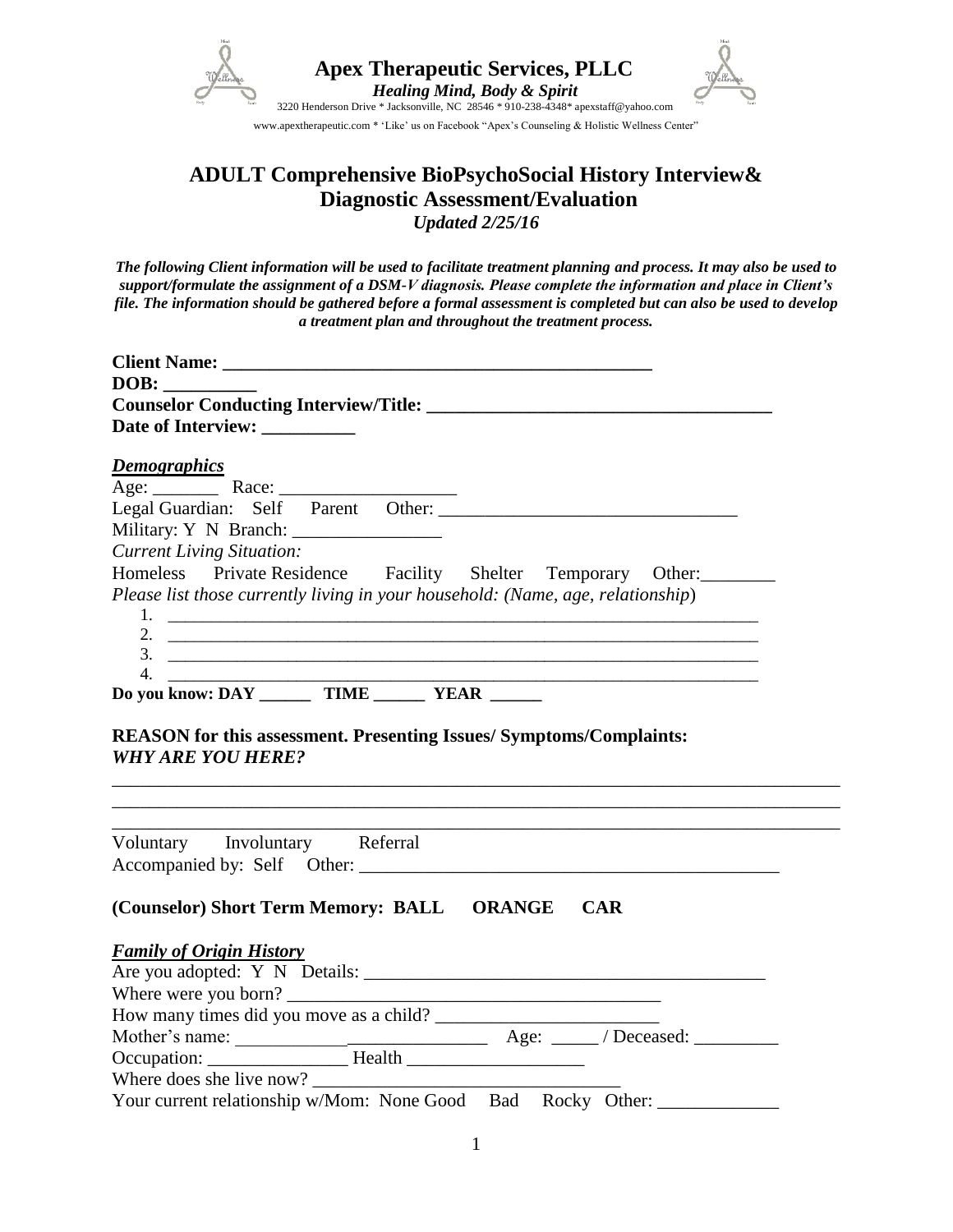

|                                                    |                                                                              | Your childhood relationship w/ Mom: None Good Bad Rocky Other:                                  |
|----------------------------------------------------|------------------------------------------------------------------------------|-------------------------------------------------------------------------------------------------|
|                                                    |                                                                              |                                                                                                 |
|                                                    |                                                                              |                                                                                                 |
|                                                    |                                                                              |                                                                                                 |
|                                                    |                                                                              | Your current relationship w/Dad: None Good Bad Rocky Other:                                     |
|                                                    |                                                                              | Your childhood relationship w/Dad: None Good Bad Rocky Other: ___________                       |
|                                                    |                                                                              | Are your parents married? $Y \ N$ If divorced/separated, how old were you when they             |
|                                                    |                                                                              |                                                                                                 |
|                                                    |                                                                              |                                                                                                 |
|                                                    |                                                                              | Who did you grow up with? $\frac{1}{2}$ Did either of your parents remarry? Y N, if so ho/when: |
| Siblings: Brothers/Sisters, ages                   |                                                                              |                                                                                                 |
|                                                    |                                                                              |                                                                                                 |
|                                                    |                                                                              |                                                                                                 |
|                                                    |                                                                              |                                                                                                 |
|                                                    | Your relationship/s with sibling/s now: None Good Bad Rocky                  |                                                                                                 |
|                                                    |                                                                              |                                                                                                 |
|                                                    | Your relationship/s with sibling/s during childhood: None Good Bad Rocky     |                                                                                                 |
|                                                    | Other:                                                                       |                                                                                                 |
|                                                    |                                                                              |                                                                                                 |
|                                                    | Growing up, did you experience or witness any of the following in your home: |                                                                                                 |
| Domestic violence                                  | Neglect                                                                      | Physical Abuse Poverty                                                                          |
| <b>Sexual Abuse</b>                                |                                                                              | Verbal Abuse Infidelity Adoption                                                                |
| <b>Substance Abuse</b>                             | Loss of Family Member Mental Illness                                         |                                                                                                 |
| Divorce                                            |                                                                              | Natural Disaster Military Life/Deployments                                                      |
| <b>Medical Issues</b>                              | DSS involvement Homelessness                                                 |                                                                                                 |
|                                                    |                                                                              |                                                                                                 |
|                                                    |                                                                              |                                                                                                 |
|                                                    |                                                                              | Did your family practice religion? Y N Details: _________________________________               |
|                                                    |                                                                              |                                                                                                 |
| <b>Cultural/Spiritual/Recreational History:</b>    |                                                                              |                                                                                                 |
|                                                    |                                                                              |                                                                                                 |
|                                                    | Describe any cultural issues that contribute to current problem(s):          |                                                                                                 |
|                                                    |                                                                              |                                                                                                 |
|                                                    | Currently active in community/recreational activities? Y N                   |                                                                                                 |
|                                                    | Formerly active in community/recreational activities? Y N                    |                                                                                                 |
| Currently engage in hobbies? Y N                   |                                                                              |                                                                                                 |
| Currently participate in spiritual activities? Y N |                                                                              |                                                                                                 |
|                                                    |                                                                              |                                                                                                 |

If answered "yes" to any of the above, describe: \_\_\_\_\_\_\_\_\_\_\_\_\_\_\_\_\_\_\_\_\_\_\_\_\_\_\_\_\_\_\_\_\_\_\_\_\_\_\_

\_\_\_\_\_\_\_\_\_\_\_\_\_\_\_\_\_\_\_\_\_\_\_\_\_\_\_\_\_\_\_\_\_\_\_\_\_\_\_\_\_\_\_\_\_\_\_\_\_\_\_\_\_\_\_\_\_\_\_\_\_\_\_\_\_\_\_\_\_\_\_\_\_\_\_\_\_\_ \_\_\_\_\_\_\_\_\_\_\_\_\_\_\_\_\_\_\_\_\_\_\_\_\_\_\_\_\_\_\_\_\_\_\_\_\_\_\_\_\_\_\_\_\_\_\_\_\_\_\_\_\_\_\_\_\_\_\_\_\_\_\_\_\_\_\_\_\_\_\_\_\_\_\_\_\_\_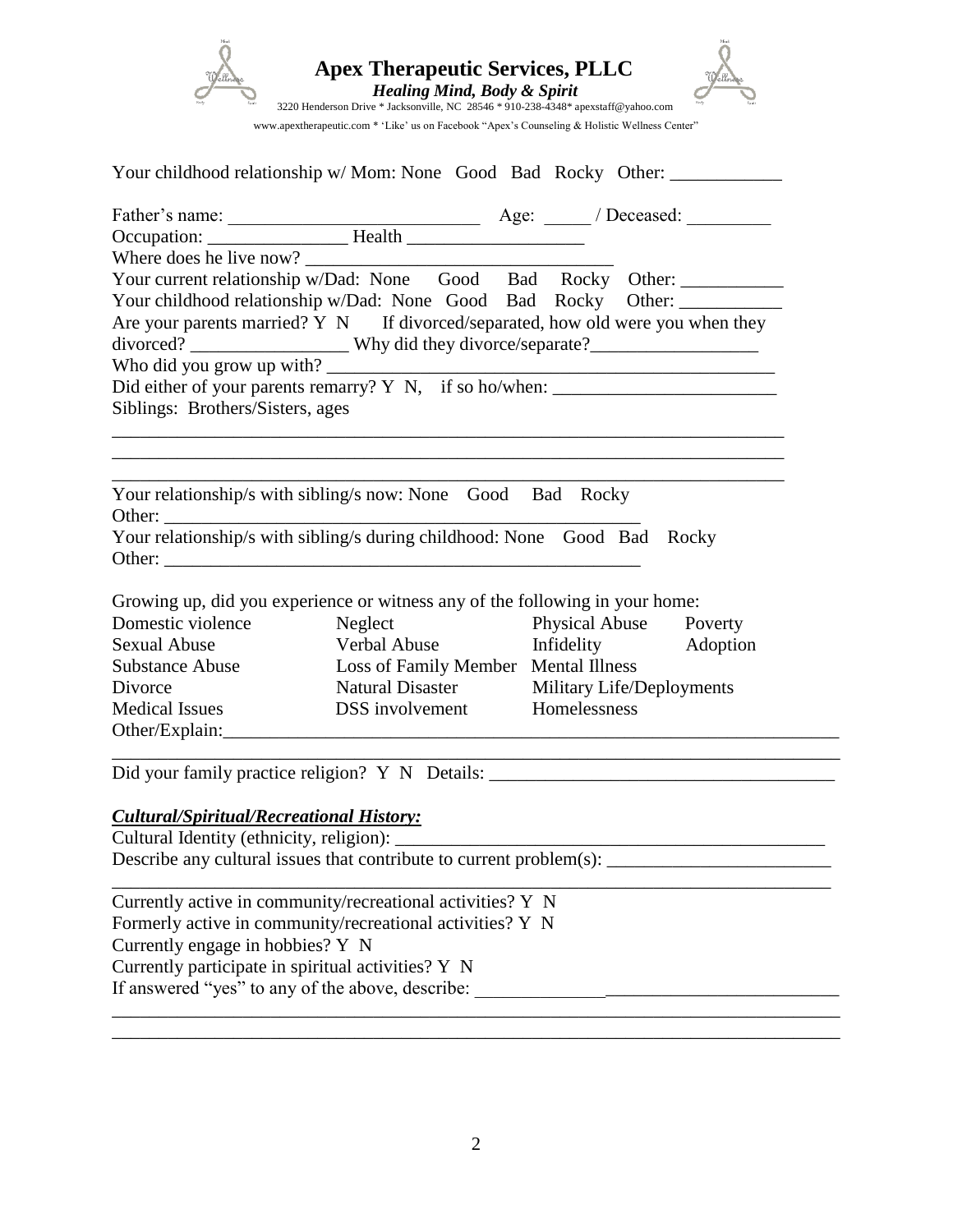

*Apex Therapeutic Services, PLLC* 



www.apextherapeutic.com \* 'Like' us on Facebook "Apex's Counseling & Holistic Wellness Center"

#### *Developmental History*

| Disabilities: None Cognitive MR Hearing Speech Sight Mobility                     |
|-----------------------------------------------------------------------------------|
| Did you have any developmental delays or issues? Y N                              |
| Explain:                                                                          |
| Were there any significant events or problems? Y N Details: _____________________ |
|                                                                                   |
|                                                                                   |
| Did you have behavior problems growing up? Explain _____________________________  |
| Did you receive counseling as a child: Y N                                        |
|                                                                                   |
| Were you emancipated from your home? $Y \ N$ At what age?                         |
|                                                                                   |
| Did you witness or experience any traumatic events during your childhood? What?   |

#### **Did you experience prenatal exposure to: Alcohol Tobacco Other drugs None DK**

#### *Educational History*

| HS Diploma                       | <b>GED</b>                                 |                                                                                   |  |
|----------------------------------|--------------------------------------------|-----------------------------------------------------------------------------------|--|
|                                  |                                            | College degree Graduate degree Technical/trade school                             |  |
|                                  | Current Student Dropped Out Illiterate     |                                                                                   |  |
|                                  | At what age did you begin school?          |                                                                                   |  |
| Did you like school? Y N         |                                            |                                                                                   |  |
|                                  | Did any of the following apply to you? Y N |                                                                                   |  |
|                                  |                                            | Advanced/Gifted Classes Behavior Classes Special Education                        |  |
|                                  |                                            | Learning Disorder Attention Disorder Speech Disorder Other:                       |  |
|                                  |                                            | How did you perform in school? Good Average Poorly Other: ______________________  |  |
|                                  |                                            |                                                                                   |  |
|                                  |                                            |                                                                                   |  |
|                                  |                                            | Did you work while in high school? What did you do?______________________________ |  |
| Did you date in high school? Y N |                                            |                                                                                   |  |
|                                  |                                            |                                                                                   |  |
|                                  |                                            |                                                                                   |  |
|                                  |                                            |                                                                                   |  |
|                                  |                                            |                                                                                   |  |
|                                  |                                            |                                                                                   |  |
|                                  |                                            |                                                                                   |  |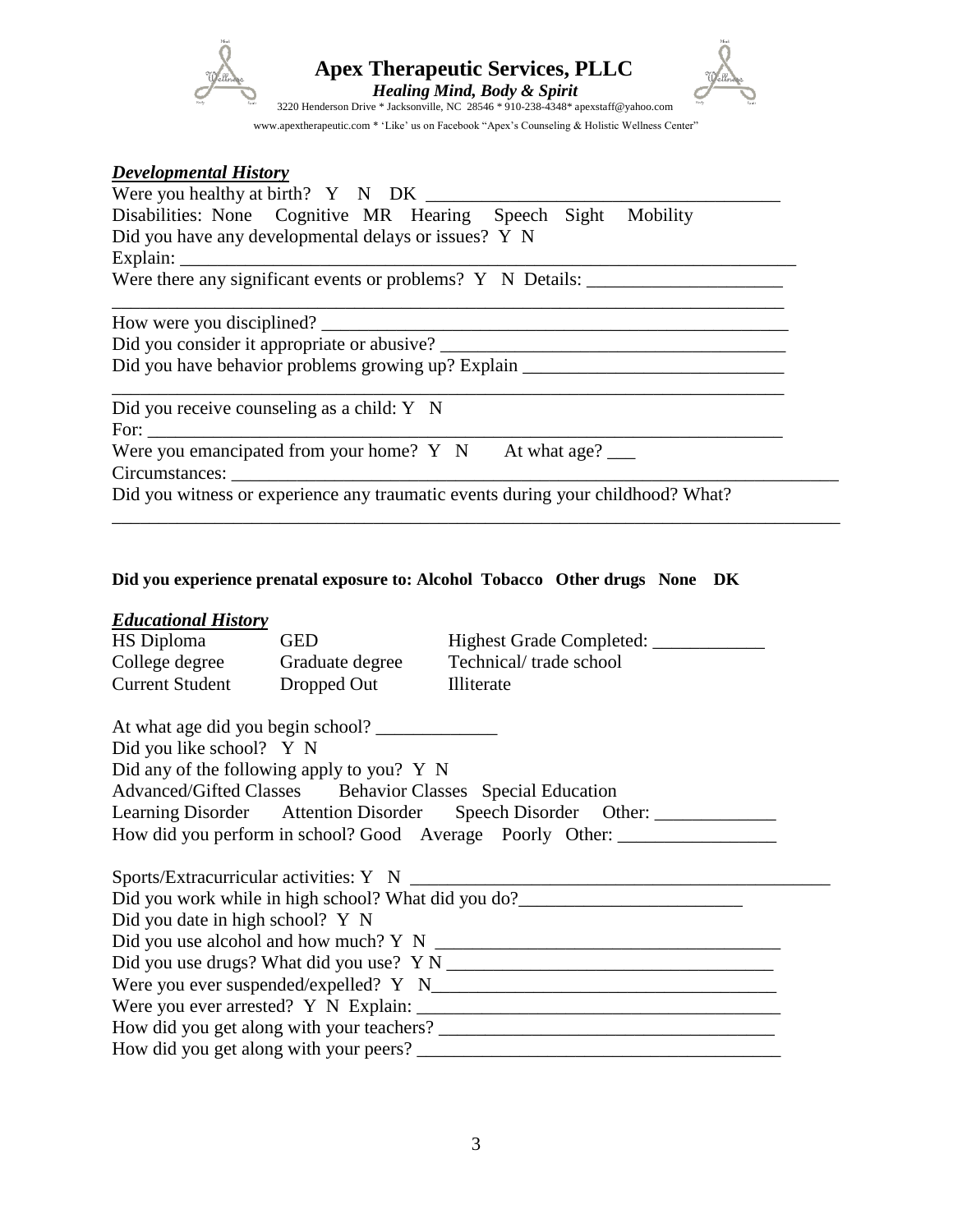

#### *Vocational/Military History:*

Career Field or Usual field of employment: \_\_\_\_\_\_\_\_\_\_\_\_\_\_\_\_\_\_\_\_\_\_\_\_\_\_\_\_\_\_\_\_\_\_\_\_

| Currently:                                                                       |
|----------------------------------------------------------------------------------|
|                                                                                  |
| How long have you been at your current or most recent job? _____________________ |
| Describe your current job satisfaction:                                          |
| NA Very Dissatisfied Mildly Dissatisfied Neutral Satisfied Very Satisfied        |
|                                                                                  |
| Social Security Disability SSI Pending Denied Are you your own payee? Y N        |
| <b>Military Service</b>                                                          |
| None Veteran Active Duty Disabled Current/Former Spouse/Dependent                |
| Officer Enlisted Warrant Officer Retired Branch: _______________________________ |
| Highest Rank: Current Duty Station: Current Duty Station:                        |
|                                                                                  |
| Family history of military service:                                              |
|                                                                                  |
| Do/did you like being in the military? Y N                                       |
| Disciplinary Actions? Y N                                                        |
|                                                                                  |
|                                                                                  |
|                                                                                  |

| If you deployed, have you experienced any of the following symptoms since returning? Y<br>N |                                                                    |                                       |  |  |
|---------------------------------------------------------------------------------------------|--------------------------------------------------------------------|---------------------------------------|--|--|
| If so, circle which ones:                                                                   |                                                                    |                                       |  |  |
| -Nightmares -Reliving events                                                                |                                                                    | - Intrusive thoughts                  |  |  |
|                                                                                             | -Becoming upset when exposed to reminders                          |                                       |  |  |
|                                                                                             | -Efforts to avoid thoughts/ feelings or conversations about events |                                       |  |  |
| -Avoiding physical reminders<br>- Inability to recall aspects of the event                  |                                                                    |                                       |  |  |
|                                                                                             | -Diminished interest in previously enjoyed activities              |                                       |  |  |
| -Diminished energy                                                                          |                                                                    | -Feeling estranged or detached        |  |  |
| -Sense of foreshortened future                                                              |                                                                    | -Difficulty falling or staying asleep |  |  |
| -Difficulty concentrating<br>- Irritability<br>- Outbursts of anger                         |                                                                    |                                       |  |  |
| - Super aware of your surroundings<br>-Physical signs                                       |                                                                    |                                       |  |  |
| -Other changes:                                                                             |                                                                    |                                       |  |  |

Have you been evaluated for PTSD or combat stress? Y N Details: \_\_\_\_\_\_\_\_\_\_\_\_\_\_\_\_\_\_\_\_\_\_\_\_\_\_\_\_\_\_\_\_\_\_\_\_\_\_\_\_\_\_\_\_\_\_\_\_\_\_\_\_\_\_\_\_\_\_\_\_\_\_\_\_\_

Are you experiencing other changes or effects that you attribute directly to deployment? Y N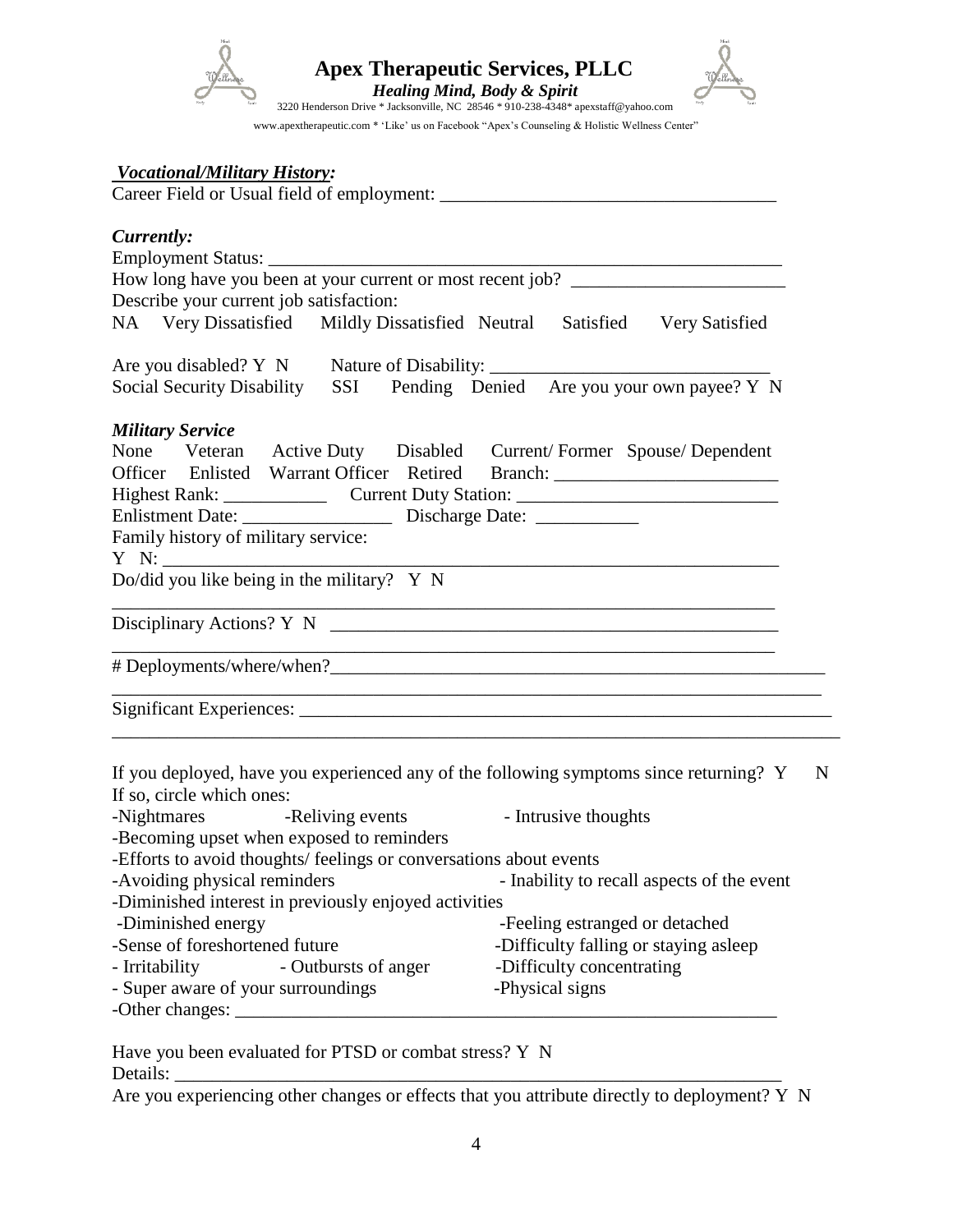

*Apex Therapeutic Services, PLLC* 



www.apextherapeutic.com \* 'Like' us on Facebook "Apex's Counseling & Holistic Wellness Center"

Details: \_\_\_\_\_\_\_\_\_\_\_\_\_\_\_\_\_\_\_\_\_\_\_\_\_\_\_\_\_\_\_\_\_\_\_\_\_\_\_\_\_\_\_\_\_\_\_\_\_\_\_\_\_\_\_\_\_\_\_\_\_\_\_\_\_\_\_\_\_

| <b>Social/Marital History NA</b>                                                                                           |                                                                                   |                         |                                                                                           |
|----------------------------------------------------------------------------------------------------------------------------|-----------------------------------------------------------------------------------|-------------------------|-------------------------------------------------------------------------------------------|
| #Marriages______ #Divorces_____                                                                                            |                                                                                   | Single<br>Single-Parent |                                                                                           |
| Sexual Orientation: ____________                                                                                           |                                                                                   |                         |                                                                                           |
| Are you currently/actively married? Y N                                                                                    |                                                                                   |                         |                                                                                           |
|                                                                                                                            |                                                                                   |                         |                                                                                           |
|                                                                                                                            |                                                                                   |                         |                                                                                           |
|                                                                                                                            |                                                                                   |                         |                                                                                           |
|                                                                                                                            |                                                                                   |                         |                                                                                           |
|                                                                                                                            |                                                                                   |                         |                                                                                           |
| Does your spouse reside with you? Y N:                                                                                     |                                                                                   |                         |                                                                                           |
|                                                                                                                            |                                                                                   |                         |                                                                                           |
|                                                                                                                            |                                                                                   |                         |                                                                                           |
| Significant marital/relationship issues:                                                                                   |                                                                                   |                         |                                                                                           |
| <b>Domestic Violence</b>                                                                                                   | Arguing                                                                           | <b>Sexual Problems</b>  | <b>Substance Abuse</b>                                                                    |
| Sexuality issues                                                                                                           | Financial                                                                         | Parenting               | Infidelity                                                                                |
| Religious                                                                                                                  | <b>Cultural Differences</b>                                                       | Roles                   | <b>Mental Illness</b>                                                                     |
| Pregnancy                                                                                                                  | <b>Disability</b>                                                                 | In-laws                 | Deployment                                                                                |
| Separation                                                                                                                 | Infertility                                                                       | Miscarriages            | Health                                                                                    |
|                                                                                                                            |                                                                                   |                         |                                                                                           |
| (name, age, full/half-/step-)<br>Relationship/Parenting issues with children: Y N NA                                       | ,我们也不能在这里的时候,我们也不能在这里的时候,我们也不能会在这里的时候,我们也不能会在这里的时候,我们也不能会在这里的时候,我们也不能会在这里的时候,我们也不 |                         |                                                                                           |
|                                                                                                                            |                                                                                   |                         |                                                                                           |
| If you are NOT married, do you have a significant other? $Y$ N<br>Are there any children? $Y \cong N$ Pregnant Miscarriage |                                                                                   |                         |                                                                                           |
|                                                                                                                            |                                                                                   |                         |                                                                                           |
|                                                                                                                            |                                                                                   |                         | the control of the control of the control of the control of the control of the control of |

\_\_\_\_\_\_\_\_\_\_\_\_\_\_\_\_\_\_\_\_\_\_\_\_\_\_\_\_\_\_\_\_\_\_\_\_\_\_\_\_\_\_\_\_\_\_\_\_\_\_\_\_\_\_\_\_\_\_\_\_\_\_\_\_\_\_\_\_\_\_\_\_\_\_\_\_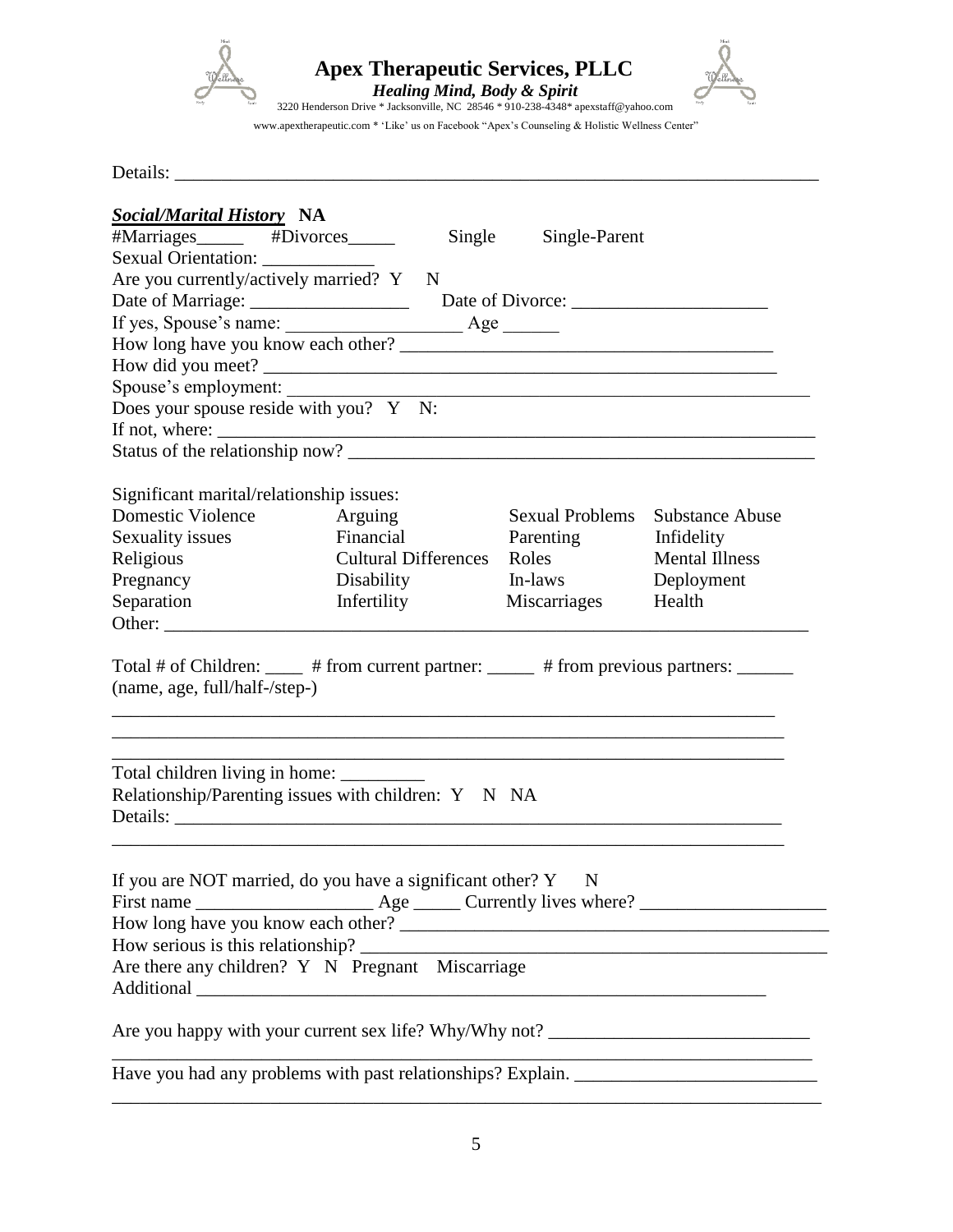

\_\_\_\_\_\_\_\_\_\_\_\_\_\_\_\_\_\_\_\_\_\_\_\_\_\_\_\_\_\_\_\_\_\_\_\_\_\_\_\_\_\_\_\_\_\_\_\_\_\_\_\_\_\_\_\_\_\_\_\_\_\_\_\_\_\_\_\_\_\_\_\_\_\_\_\_\_

\_\_\_\_\_\_\_\_\_\_\_\_\_\_\_\_\_\_\_\_\_\_\_\_\_\_\_\_\_\_\_\_\_\_\_\_\_\_\_\_\_\_\_\_\_\_\_\_\_\_\_\_\_\_\_\_\_\_\_\_\_\_\_\_\_\_\_\_\_\_\_\_\_\_\_\_\_\_ \_\_\_\_\_\_\_\_\_\_\_\_\_\_\_\_\_\_\_\_\_\_\_\_\_\_\_\_\_\_\_\_\_\_\_\_\_\_\_\_\_\_\_\_\_\_\_\_\_\_\_\_\_\_\_\_\_\_\_\_\_\_\_\_\_\_\_\_\_\_\_\_\_\_\_\_\_\_

Do you have at least one significant friendship that is not romantic? Y N Have you ever had the same friend for more than a year? Y N Do you spend times with your friends away from your significant other? Y N Who do you consider to be your strongest family or social supports? None or List:

How would you describe yourself?

| Friendly<br>Generous | Loner<br>Selfish | Shy<br>Haughty | Outgoing<br>Ugly | Laid Back<br>Happy |
|----------------------|------------------|----------------|------------------|--------------------|
| Type "A"             | Fun              | Humble         | Attractive       | Complainer         |
| Picky                | Mean             | Argumentative  |                  | Intimidating       |
| Other:               |                  |                |                  |                    |

\_\_\_\_\_\_\_\_\_\_\_\_\_\_\_\_\_\_\_\_\_\_\_\_\_\_\_\_\_\_\_\_\_\_\_\_\_\_\_\_\_\_\_\_\_\_\_\_\_\_\_\_\_\_\_\_\_\_\_\_\_\_\_\_\_\_\_\_\_\_\_\_\_\_\_\_\_

Details: Prior legal issues: Have you ever been incarcerated, if so, when, where and why?  $Y \quad N$ 

#### *Substance Abuse/Use History*

| *Alcohol/Drug Use: Y N Current Past                                      |                           |  |                   |                     |               |                        |          |
|--------------------------------------------------------------------------|---------------------------|--|-------------------|---------------------|---------------|------------------------|----------|
| Under the influence now                                                  |                           |  | Been hospitalized |                     | Arrests       |                        |          |
| <b>Job Loss</b>                                                          |                           |  | DT's              |                     |               | <b>Family Problems</b> |          |
| <b>Blackouts</b>                                                         |                           |  | IV Drug Use       |                     | Family Hx     |                        |          |
| If someone else, who?                                                    |                           |  |                   |                     |               |                        |          |
| <b>Drug/s of Choice:</b>                                                 |                           |  |                   |                     |               |                        |          |
| None                                                                     | Alcohol                   |  | Marijuana         |                     | Tranquilizers |                        |          |
| Opiates                                                                  | Heroin                    |  |                   | <b>Barbiturates</b> | Amphetamines  |                        |          |
| <b>PCP</b>                                                               | Cocaine                   |  | Crack             |                     | Hallucinogen  |                        |          |
| <b>Inhalants</b>                                                         | <b>Prescription Drugs</b> |  | Cigarettes        |                     | Caffeine      |                        |          |
| Other:                                                                   |                           |  |                   |                     |               |                        |          |
| <b>Consequences of Substance Abuse:</b>                                  |                           |  |                   |                     |               |                        |          |
| Hangovers Withdrawal Symptoms Sleep Disturbance Binges                   |                           |  |                   |                     |               |                        | Seizures |
| Medical Conditions Assaults Job Loss Blackouts Tolerance Changes         |                           |  |                   |                     |               |                        |          |
| Suicidal Impulse Arrests Overdose Loss of Control Relationship Conflicts |                           |  |                   |                     |               |                        |          |
|                                                                          |                           |  |                   |                     |               |                        |          |
|                                                                          |                           |  |                   |                     |               |                        |          |

Source: Street Family Friends Other: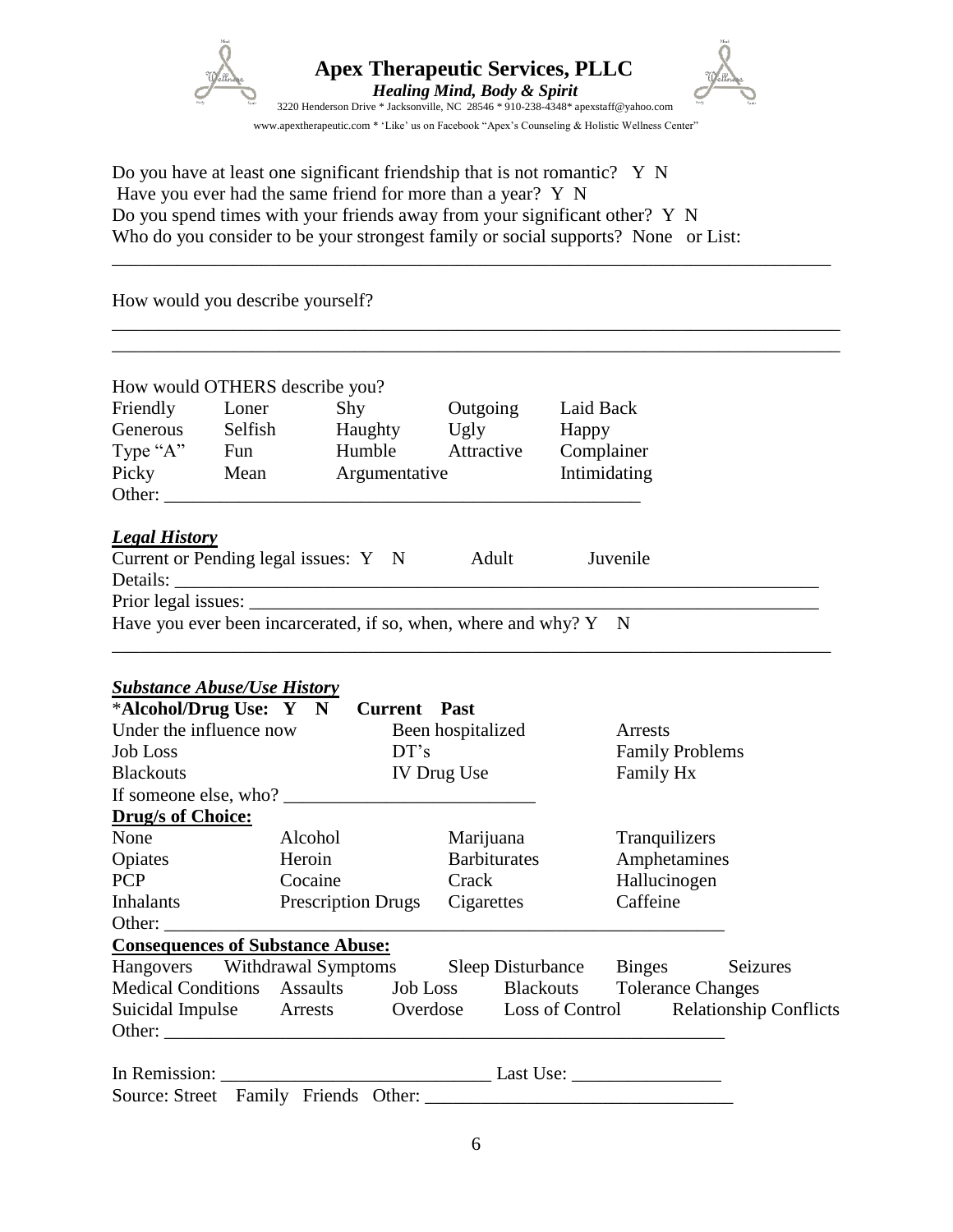

At what age did you start? : \_\_\_\_\_\_\_\_ How many total years? \_\_\_\_\_\_\_\_\_\_\_\_\_\_\_\_\_\_\_\_

Substance, Route, Age of  $1<sup>st</sup>$  use, Routine Amount, Frequency

Route: *oral, inhale, smoking, inject, other*

Frequency: *None, remission, none in past month, 1-3x mth, 1-2x wk, 3-7x wk, daily*

| 1.                              |  |
|---------------------------------|--|
| ⌒<br>۷.                         |  |
| ⌒<br>$\ddot{\phantom{1}}$<br>J. |  |

Withdrawal Symptoms: Y N NA

\_\_\_\_\_\_\_\_\_\_\_\_\_\_\_\_\_\_\_\_\_\_\_\_\_\_\_\_\_\_\_\_\_\_\_\_\_\_\_\_\_\_\_\_\_\_\_\_\_\_\_\_\_\_\_\_\_\_\_\_\_\_\_\_\_\_\_\_\_\_\_\_\_\_\_\_\_\_ \_\_\_\_\_\_\_\_\_\_\_\_\_\_\_\_\_\_\_\_\_\_\_\_\_\_\_\_\_\_\_\_\_\_\_\_\_\_\_\_\_\_\_\_\_\_\_\_\_\_\_\_\_\_\_\_\_\_\_\_\_\_\_\_\_\_\_\_\_\_\_\_\_\_\_\_\_\_

\_\_\_\_\_\_\_\_\_\_\_\_\_\_\_\_\_\_\_\_\_\_\_\_\_\_\_\_\_\_\_\_\_\_\_\_\_\_\_\_\_\_\_\_\_\_\_\_\_\_\_\_\_\_\_\_\_\_\_\_\_\_\_\_\_\_\_\_\_\_\_\_\_\_\_\_\_\_

If yes, details:

Have you ever been told you have a problem? Y N Do YOU think you have a problem? Y N Do you think you NEED treatment? Y N Are you receptive to treatment? Y N: Inpatient Outpatient Have you ever been in Rehab? Y N If yes, when, where and how long?

Does anyone in your family have a problem with substance abuse? Y N Details:

Additional: \_\_\_\_\_\_\_\_\_\_\_\_\_\_\_\_\_\_\_\_\_\_\_\_\_\_\_\_\_\_\_\_\_\_\_\_\_\_\_\_\_\_\_\_\_\_\_\_\_\_\_\_\_\_\_\_\_\_\_\_\_\_\_\_\_\_\_\_

### *Medical History*

How do you rate your current physical health? Good Fair Poor

Do you have a PCP that you see regularly? Y N

Who/where are you seen?

When was your last doctor's visit?

Have you had any major illness, hospitalizations or surgeries? If yes, when and where? \_\_\_\_\_\_\_\_\_\_\_\_\_\_\_\_\_\_\_\_\_\_\_\_\_\_\_\_\_\_\_\_\_\_\_\_\_\_\_\_\_\_\_\_\_\_\_\_\_\_\_\_\_\_\_\_\_\_\_\_\_\_\_\_\_\_\_\_\_\_\_

|                                 | Please circle any of the following major illnesses that run in your family:                                                                                                                                           |        |                            |
|---------------------------------|-----------------------------------------------------------------------------------------------------------------------------------------------------------------------------------------------------------------------|--------|----------------------------|
| Tuberculosis                    | Heart disease Birth Defects                                                                                                                                                                                           |        | <b>High Blood Pressure</b> |
|                                 | Emotional Problems Behavior Problems Alcoholism                                                                                                                                                                       |        | Drug Abuse                 |
| Thyroid Problems Diabetes       |                                                                                                                                                                                                                       | Cancer | Alzheimer's Disease        |
| Dementia                        | <b>Mental Retardation</b>                                                                                                                                                                                             | Stroke |                            |
| Are you currently pregnant? Y N | Are you affected by a terminal illness? Y N<br># of pregnancies: ______ # of live births: ___________<br>Do you suffer from any of the following Medical conditions? Y N<br>Cancer Hypertension Heart Problems Stroke |        | <b>HIV</b>                 |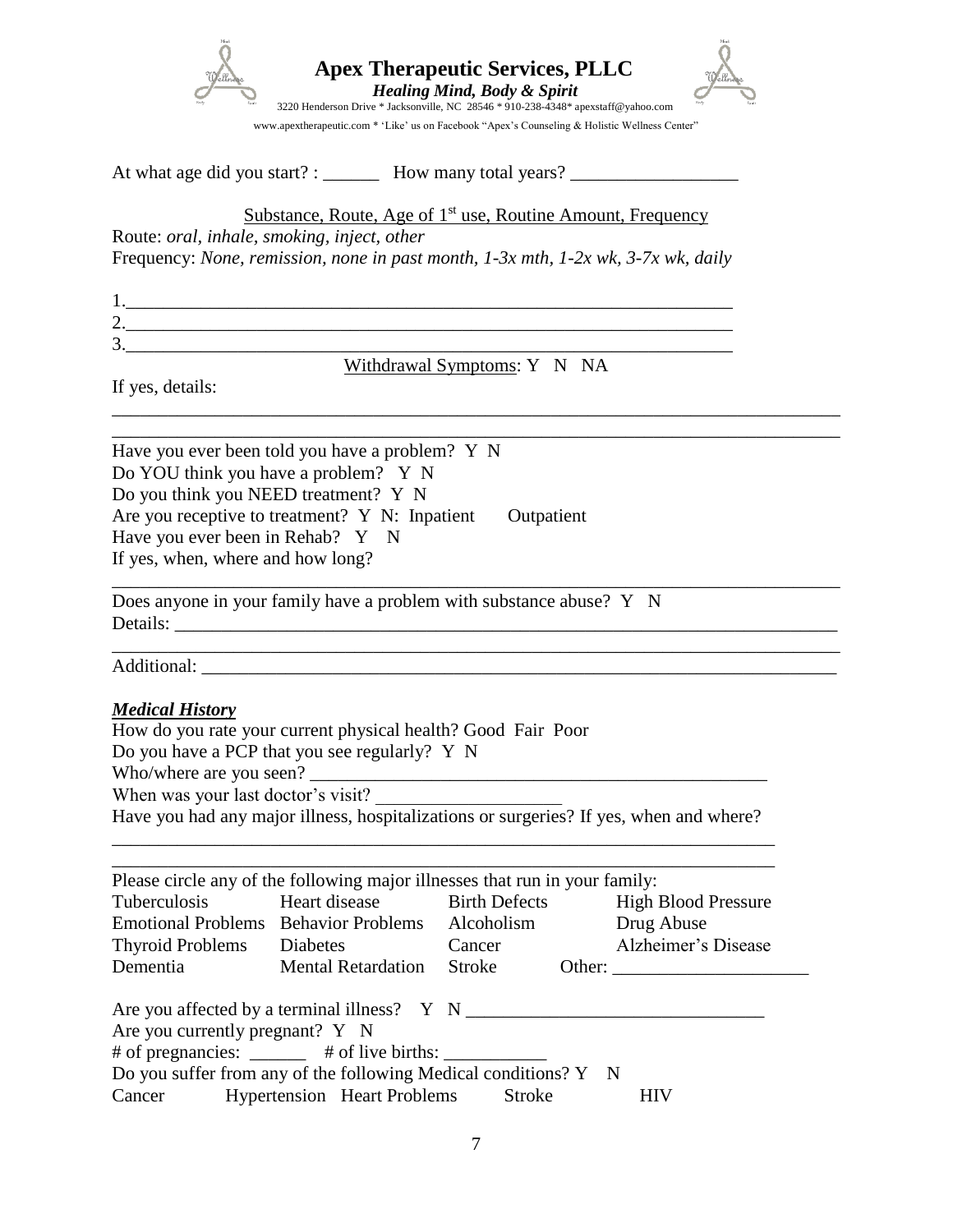| <b>Rob</b> | <b>Apex Therapeutic Services, PLLC</b><br><b>Healing Mind, Body &amp; Spirit</b><br>3220 Henderson Drive * Jacksonville, NC 28546 * 910-238-4348 * apexstaff@yahoo.com | <b>Body</b> |
|------------|------------------------------------------------------------------------------------------------------------------------------------------------------------------------|-------------|
|            | www.apextherapeutic.com * 'Like' us on Facebook "Apex's Counseling & Holistic Wellness Center"                                                                         |             |

| Arthritis | <b>STD</b>                       | Frequent UTI Diabetes                                                                                                                                                                | Disability |   |
|-----------|----------------------------------|--------------------------------------------------------------------------------------------------------------------------------------------------------------------------------------|------------|---|
|           |                                  |                                                                                                                                                                                      |            |   |
|           |                                  | Current Medications: (med, route, dosage, frequency, for what) NONE or list below or attach list                                                                                     |            |   |
|           |                                  |                                                                                                                                                                                      |            |   |
|           |                                  | 2. $\overline{\phantom{a}}$                                                                                                                                                          |            |   |
|           |                                  | $3.$ $\overline{\phantom{a}}$                                                                                                                                                        |            |   |
| 5.        |                                  | 4.                                                                                                                                                                                   |            |   |
|           |                                  | <u> 1980 - Jan Berlin, margaret amerikan bestean di sebagai personal di sebagai personal di sebagai personal di s</u>                                                                |            |   |
|           |                                  |                                                                                                                                                                                      |            |   |
|           |                                  |                                                                                                                                                                                      |            |   |
|           | <b>Mental Health History</b>     |                                                                                                                                                                                      |            |   |
|           |                                  | Have you ever been treated for any mental health/psychiatric problem/diagnosis? Y                                                                                                    |            | N |
|           |                                  | Have you ever been hospitalized for psychiatric reasons? Y N                                                                                                                         |            |   |
|           |                                  | If so, when and what for?                                                                                                                                                            |            |   |
|           | Previous Counseling/Therapy? Y N |                                                                                                                                                                                      |            |   |
|           |                                  |                                                                                                                                                                                      |            |   |
|           |                                  |                                                                                                                                                                                      |            |   |
|           |                                  | Family history of mental illness: Y N                                                                                                                                                |            |   |
|           |                                  |                                                                                                                                                                                      |            |   |
|           |                                  |                                                                                                                                                                                      |            |   |
|           |                                  | Current Psychotropic Medications: (med, route, dosage, frequency, purpose, duration)                                                                                                 |            |   |
|           |                                  |                                                                                                                                                                                      |            |   |
|           |                                  |                                                                                                                                                                                      |            |   |
|           |                                  | $\frac{3}{2}$                                                                                                                                                                        |            |   |
|           |                                  | $4. \_$                                                                                                                                                                              |            |   |
|           |                                  |                                                                                                                                                                                      |            |   |
|           |                                  |                                                                                                                                                                                      |            |   |
|           |                                  |                                                                                                                                                                                      |            |   |
|           |                                  | If none: will you consider taking psychotropic meds if indicated by doctor? Y N                                                                                                      |            |   |
|           |                                  | Please rate how strongly you are/have experienced the following symptoms $(0 - Not$<br>applicable to $10 - I$ am feeling or have felt this very strongly!) and if your rating is for |            |   |

# **currently ( C ) or for the past ( P ).**

*Example: "Depression: 0P 9C" would mean you have felt no depression in your past but a great deal of depression currently.*

| Sleep Problems:                           |
|-------------------------------------------|
| Poor Concentration: Isolation/Withdrawal: |
|                                           |
|                                           |
| Anorexia: Laxative/Diuretic use:          |
|                                           |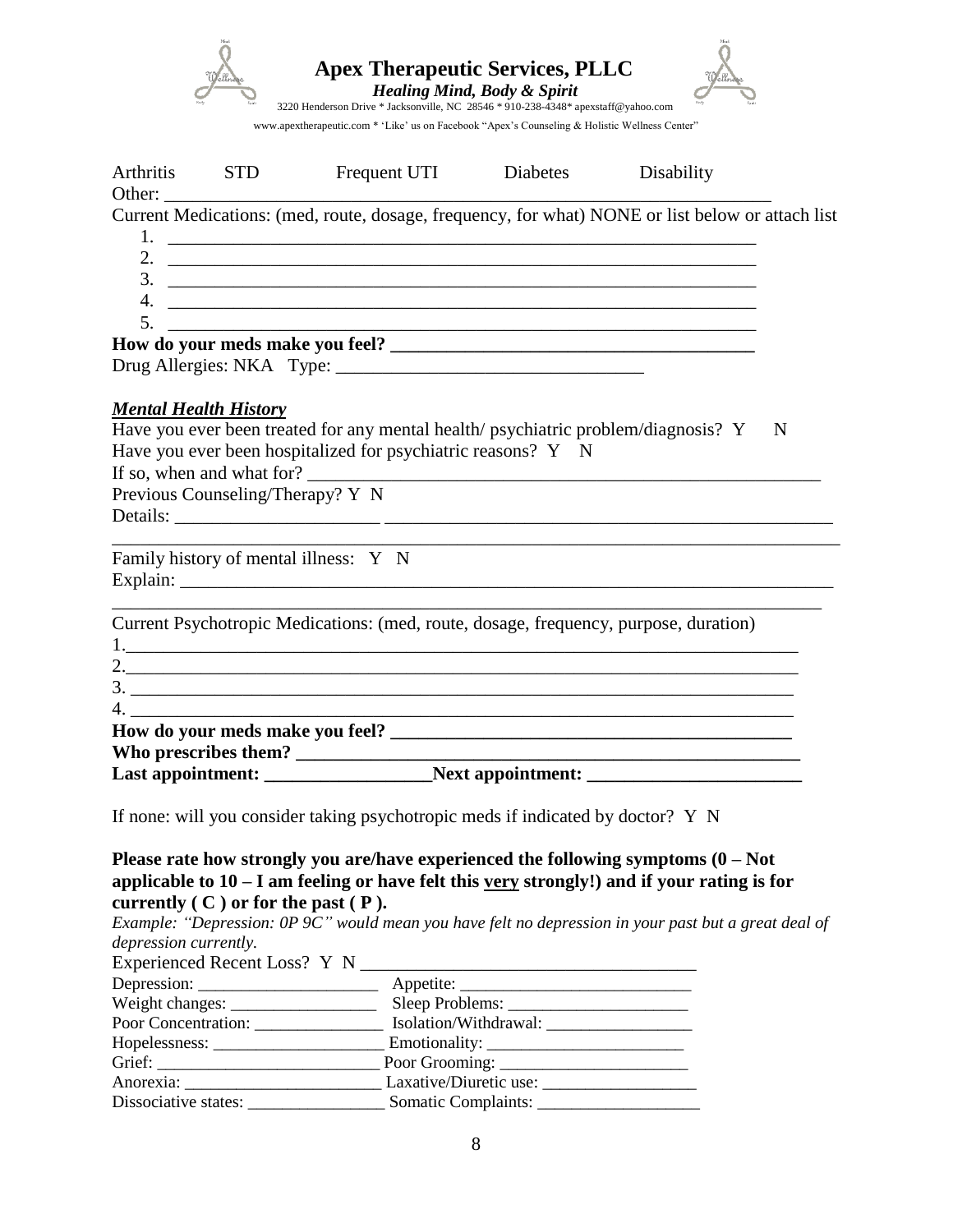

# *Apex Therapeutic Services, PLLC*



*Healing Mind, Body & Spirit*<br>
3220 Henderson Drive \* Jacksonville, NC 28546 \* 910-238-4348\* apexstaff@yahoo.com

www.apextherapeutic.com \* 'Like' us on Facebook "Apex's Counseling & Holistic Wellness Center"

| Hyper/Hypoactivity: ________________  |  |
|---------------------------------------|--|
|                                       |  |
|                                       |  |
|                                       |  |
|                                       |  |
| Dissociative Episodes: ______________ |  |
| Domestic Violence:                    |  |
|                                       |  |
|                                       |  |
|                                       |  |
|                                       |  |
|                                       |  |
|                                       |  |
|                                       |  |
|                                       |  |
|                                       |  |
| Other:                                |  |

# **HX of Trauma: Y N**

| Rape Victim             | Witness to traumatic event |                                  |  |  |
|-------------------------|----------------------------|----------------------------------|--|--|
| Robbery victim          | <b>Physical Abuse</b>      | Verbal Abuse                     |  |  |
| <b>Sexual Abuse</b>     | Victim of DV               | <b>Assault Victim</b>            |  |  |
| <b>TBI</b>              | <b>PTSD</b>                | <b>Shooting Victim</b>           |  |  |
| <b>Natural Disaster</b> |                            | Death of Immediate Family Member |  |  |
| Other:                  |                            |                                  |  |  |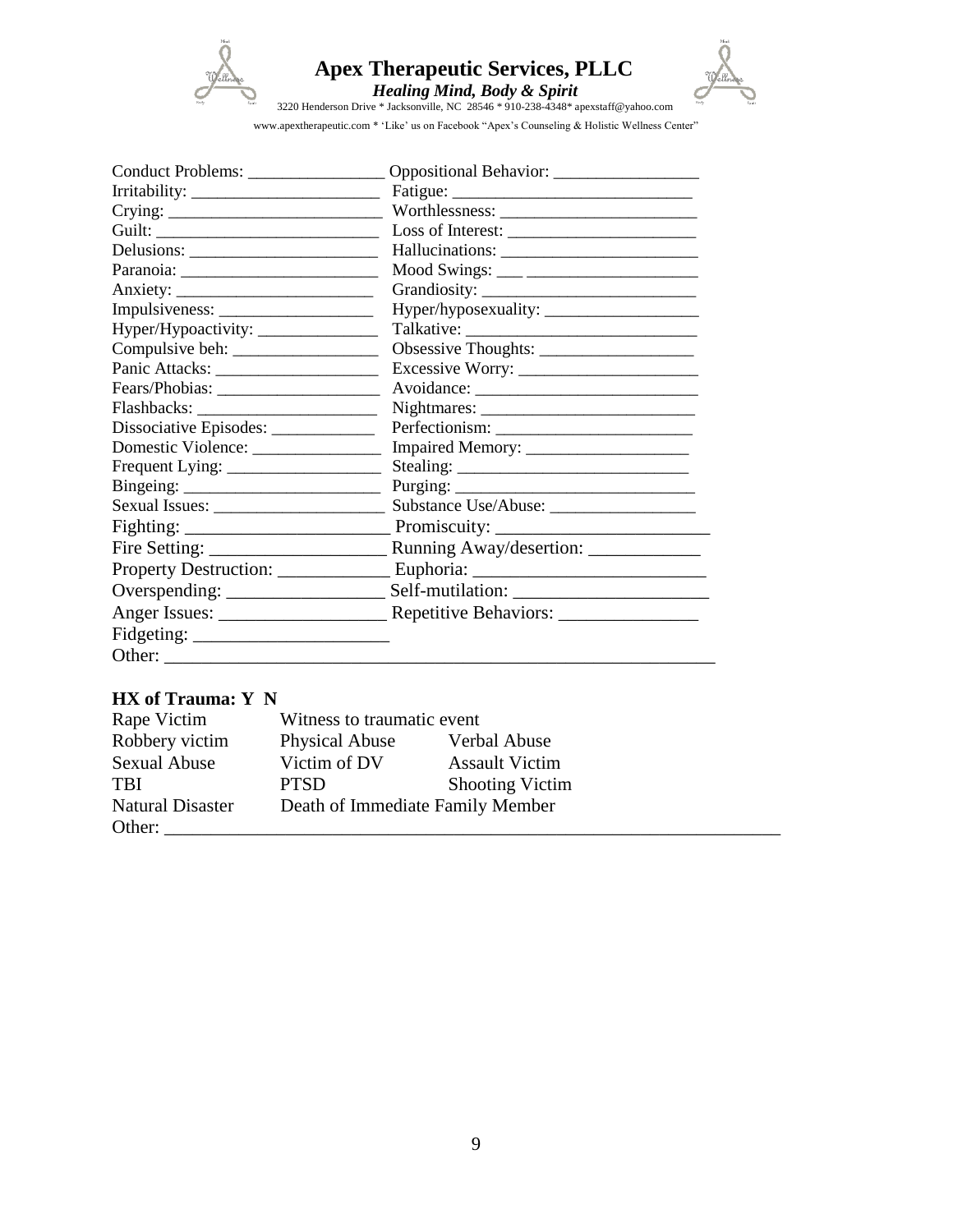

# **FOR COUNSELOR INTERVIEW ONLY**

| <b>Mental Status: Competent: Y N</b><br>*Orientation/Sensorium |       |                                         |                        |              |                                     |           |           |
|----------------------------------------------------------------|-------|-----------------------------------------|------------------------|--------------|-------------------------------------|-----------|-----------|
| Person                                                         | Place | Time                                    |                        | Situation    |                                     |           |           |
|                                                                |       | *Brief Physical Description/Appearance: |                        |              |                                     |           |           |
| General                                                        |       | <b>Height</b>                           | Posture                |              | Weight                              |           | Age       |
| Appropriate                                                    |       | Average                                 | Relaxed                |              | Average                             |           | Normal    |
| Well groomed                                                   |       | Short                                   | Stiff                  |              | Underweight                         |           | Older     |
| Poor Hygiene                                                   |       | Tall                                    | Slouched               |              | Overweight                          |           | Younger   |
|                                                                |       |                                         |                        |              |                                     |           |           |
| *Attitude                                                      |       |                                         |                        |              |                                     |           |           |
| Appropriate                                                    |       | Passive                                 |                        |              | Passive/Aggressive                  |           | Reserved  |
| Cooperative                                                    |       | Resistant                               |                        | Belligerent  |                                     |           | Guarded   |
| Negative                                                       |       | Hostile                                 |                        | Sarcastic    |                                     |           | Resentful |
| Suspicious                                                     |       | Manipulative                            |                        | Tense        |                                     |           | Arrogant  |
| Immature                                                       |       |                                         |                        |              |                                     |           |           |
| *Motor Activity                                                |       |                                         |                        |              |                                     |           |           |
| Unremarkable                                                   |       | Restless                                |                        | Pacing       |                                     | Tremulous |           |
| Hyperactive                                                    |       | Motionless                              |                        | Tic          |                                     | Fidgety   |           |
| Other:                                                         |       |                                         |                        |              |                                     |           |           |
| *Affect                                                        |       |                                         |                        |              |                                     |           |           |
| Appropriate                                                    |       | Happy                                   |                        | <b>Bland</b> |                                     | Labile    |           |
| Restricted                                                     |       | Agitated                                |                        | Subdued      |                                     | Flat      |           |
|                                                                |       |                                         |                        |              |                                     |           |           |
| *Mood                                                          |       |                                         |                        |              |                                     |           |           |
| <b>Appears Stable</b>                                          |       | Confused                                |                        |              | Apathetic                           |           | Fearful   |
| <b>Anxious</b>                                                 |       | Euphoric                                |                        |              | Depressed                           |           | Angry     |
| Tearful                                                        |       |                                         | Other: $\qquad \qquad$ |              |                                     |           |           |
| *Thought/Speech                                                |       |                                         |                        |              |                                     |           |           |
| Normal                                                         |       | Repetitive                              |                        | Rambling     |                                     | Slurred   |           |
| Flight of Ideas                                                |       | Tangential                              |                        |              | Disorganized                        | Mumbled   |           |
| Paranoid<br>Other:                                             |       | Psychotic                               |                        |              |                                     |           |           |
| *Cognitive                                                     |       |                                         |                        |              |                                     |           |           |
| Normal                                                         |       | <b>Overly Concrete</b>                  |                        |              | Failed to grasp nature of questions |           |           |
| <b>Easily Distracted</b>                                       |       | Poor Abstract Thinking                  |                        |              | Indecisive                          |           |           |
| Impressionable                                                 |       | Other:                                  |                        |              |                                     |           |           |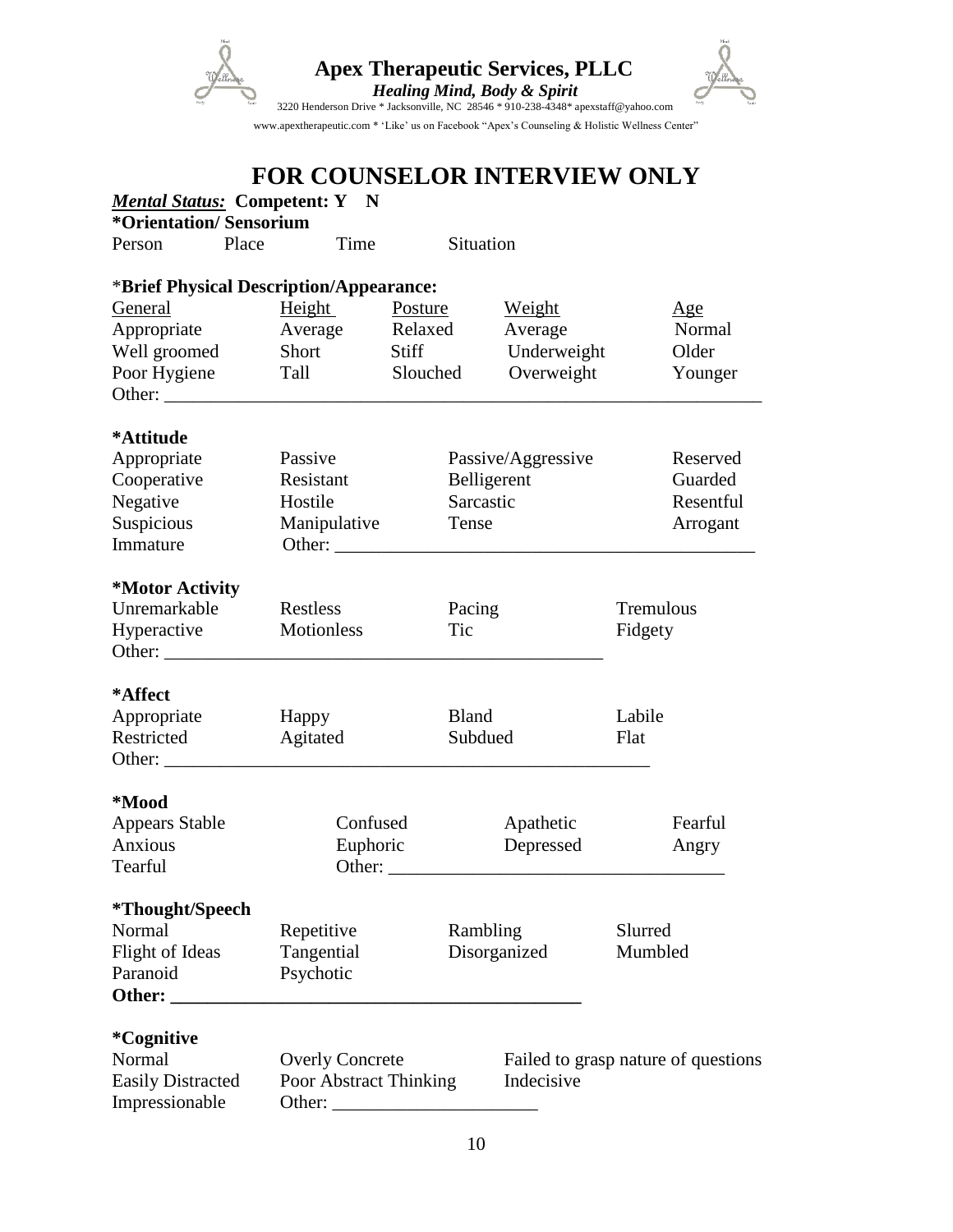|                                                     | <b>Apex Therapeutic Services, PLLC</b><br><b>Healing Mind, Body &amp; Spirit</b><br>3220 Henderson Drive * Jacksonville, NC 28546 * 910-238-4348* apexstaff@yahoo.com<br>www.apextherapeutic.com * 'Like' us on Facebook "Apex's Counseling & Holistic Wellness Center" |                                     |                                        |                              |  |
|-----------------------------------------------------|-------------------------------------------------------------------------------------------------------------------------------------------------------------------------------------------------------------------------------------------------------------------------|-------------------------------------|----------------------------------------|------------------------------|--|
|                                                     |                                                                                                                                                                                                                                                                         |                                     |                                        |                              |  |
|                                                     | Long Term Memory: Intact Difficulties: Mild Moderate Extreme                                                                                                                                                                                                            |                                     |                                        |                              |  |
| <b>*Recall: BALL</b>                                | ORANGE<br><b>CAR</b><br>Short Term Memory: Intact Difficulties: Mild Moderate Extreme                                                                                                                                                                                   |                                     |                                        |                              |  |
| <i><b>*Insight</b></i><br>Good<br>Average           | Poor                                                                                                                                                                                                                                                                    |                                     |                                        |                              |  |
|                                                     | <b>HAVE YOU HAD PAST OR CURRENT THOUGHTS OF HARMING YOURSELF OR</b>                                                                                                                                                                                                     |                                     |                                        |                              |  |
| *Danger to self or others                           |                                                                                                                                                                                                                                                                         |                                     |                                        |                              |  |
| None                                                | Family HX of suicide                                                                                                                                                                                                                                                    |                                     |                                        | Suicidal/Homicidal ideations |  |
| Accident Prone S/H Plans                            |                                                                                                                                                                                                                                                                         |                                     | Probable High Risk                     |                              |  |
| Supervision available Has Crisis plan               |                                                                                                                                                                                                                                                                         |                                     | Needs Crisis/Safety Plan               |                              |  |
|                                                     |                                                                                                                                                                                                                                                                         |                                     |                                        |                              |  |
|                                                     |                                                                                                                                                                                                                                                                         |                                     |                                        |                              |  |
|                                                     |                                                                                                                                                                                                                                                                         |                                     |                                        |                              |  |
|                                                     |                                                                                                                                                                                                                                                                         |                                     |                                        |                              |  |
| <b>Additional Information:</b><br><b>Strengths:</b> | DO you currently practice religion/spirituality? Y N Details: __________________                                                                                                                                                                                        |                                     |                                        |                              |  |
| referral:                                           | Deficits/Problems/Needs/Areas of Impairment to address through counseling or via                                                                                                                                                                                        |                                     |                                        |                              |  |
| Coping skills                                       | Anger management                                                                                                                                                                                                                                                        | MH symptoms                         |                                        | Community resources          |  |
| Living Skills                                       | Communication                                                                                                                                                                                                                                                           |                                     | <b>Social Skills</b><br>Transportation |                              |  |
| Medications                                         | <b>SA</b> Treatment                                                                                                                                                                                                                                                     | <b>Couples Counseling Parenting</b> |                                        |                              |  |
| Self Esteem                                         | Grief                                                                                                                                                                                                                                                                   | Resilience<br>Recovery              |                                        |                              |  |
| Other: $\overline{\phantom{a}}$                     |                                                                                                                                                                                                                                                                         |                                     |                                        |                              |  |
|                                                     | <b>Other Professional Supports Currently in Place:</b>                                                                                                                                                                                                                  |                                     |                                        |                              |  |
|                                                     |                                                                                                                                                                                                                                                                         |                                     |                                        |                              |  |
|                                                     | Areas of impairment: (GAF): _____ Date: _________                                                                                                                                                                                                                       |                                     |                                        |                              |  |
| Marital/Intimacy/Family                             | Academic                                                                                                                                                                                                                                                                |                                     | Health                                 | Housing                      |  |
| Spiritual                                           | Vocational                                                                                                                                                                                                                                                              |                                     | Social                                 | Leisure                      |  |
| Financial                                           | Safety                                                                                                                                                                                                                                                                  |                                     | Legal                                  | Occupational                 |  |
| <b>Support System</b>                               |                                                                                                                                                                                                                                                                         |                                     |                                        |                              |  |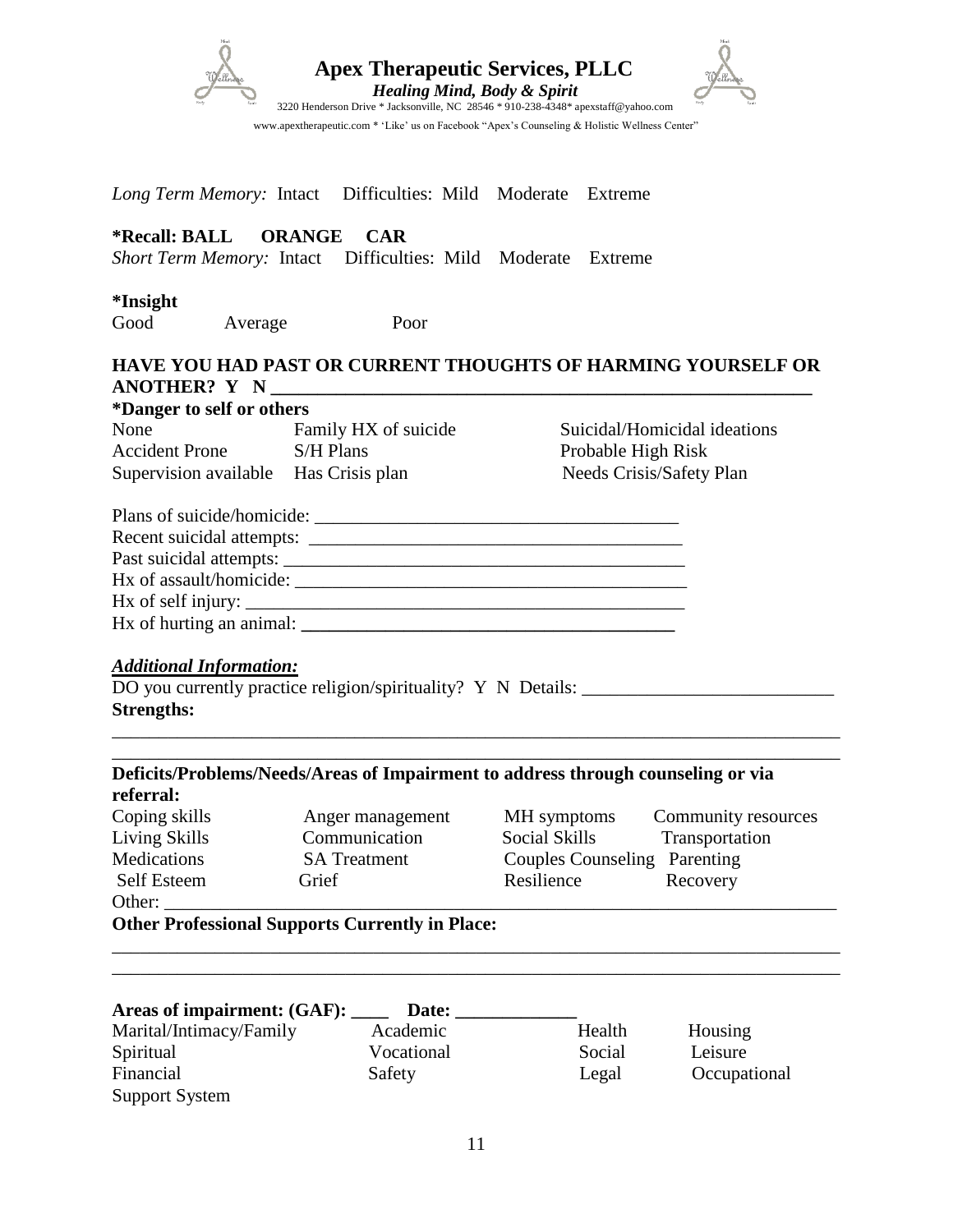

\_\_\_\_\_\_\_\_\_\_\_\_\_\_\_\_\_\_\_\_\_\_\_\_\_\_\_\_\_\_\_\_\_\_\_\_\_\_\_\_\_\_\_\_\_\_\_\_\_\_\_\_\_\_\_\_\_\_\_\_\_\_\_\_\_\_\_\_\_\_\_\_ \_\_\_\_\_\_\_\_\_\_\_\_\_\_\_\_\_\_\_\_\_\_\_\_\_\_\_\_\_\_\_\_\_\_\_\_\_\_\_\_\_\_\_\_\_\_\_\_\_\_\_\_\_\_\_\_\_\_\_\_\_\_\_\_\_\_\_\_\_\_\_\_ \_\_\_\_\_\_\_\_\_\_\_\_\_\_\_\_\_\_\_\_\_\_\_\_\_\_\_\_\_\_\_\_\_\_\_\_\_\_\_\_\_\_\_\_\_\_\_\_\_\_\_\_\_\_\_\_\_\_\_\_\_\_\_\_\_\_\_\_\_\_\_\_

\_\_\_\_\_\_\_\_\_\_\_\_\_\_\_\_\_\_\_\_\_\_\_\_\_\_\_\_\_\_\_\_\_\_\_\_\_\_\_\_\_\_\_\_\_\_\_\_\_\_\_\_\_\_\_\_\_\_\_\_\_\_\_\_\_\_\_\_\_\_\_\_\_\_\_\_\_\_ \_\_\_\_\_\_\_\_\_\_\_\_\_\_\_\_\_\_\_\_\_\_\_\_\_\_\_\_\_\_\_\_\_\_\_\_\_\_\_\_\_\_\_\_\_\_\_\_\_\_\_\_\_\_\_\_\_\_\_\_\_\_\_\_\_\_\_\_\_\_\_\_\_\_\_\_\_\_ \_\_\_\_\_\_\_\_\_\_\_\_\_\_\_\_\_\_\_\_\_\_\_\_\_\_\_\_\_\_\_\_\_\_\_\_\_\_\_\_\_\_\_\_\_\_\_\_\_\_\_\_\_\_\_\_\_\_\_\_\_\_\_\_\_\_\_\_\_\_\_\_\_\_\_\_\_\_

\_\_\_\_\_\_\_\_\_\_\_\_\_\_\_\_\_\_\_\_\_\_\_\_\_\_\_\_\_\_\_\_\_\_\_\_\_\_\_\_\_\_\_\_\_\_\_\_\_\_\_\_\_\_\_\_\_\_\_\_\_\_\_\_\_\_\_\_\_\_\_\_\_\_\_\_\_\_ \_\_\_\_\_\_\_\_\_\_\_\_\_\_\_\_\_\_\_\_\_\_\_\_\_\_\_\_\_\_\_\_\_\_\_\_\_\_\_\_\_\_\_\_\_\_\_\_\_\_\_\_\_\_\_\_\_\_\_\_\_\_\_\_\_\_\_\_\_\_\_\_\_\_\_\_\_

*Outstanding issues needing addressed* 

*Ethnic/ Cultural/Individual Considerations:*

*MH Service/Referral Recommendations:* Counseling Referral Medication, etc. Details:

#### *This assessment is based on information collected from the following sources:*

| My interview with the following: |  |
|----------------------------------|--|
| Patient                          |  |
|                                  |  |
|                                  |  |
|                                  |  |
|                                  |  |
| Other sources:                   |  |

**Individual Risk Reduction Factors and Individual Risk Factors:** *For hospitalized patients, this should include an assessment of the risk of elopement.*

**Clinician's Formulation of Risk**: *using the risk factors and risk reduction factors identified above, describe your estimation of the consumer's imminent and long term risk for suicide as well as necessary interventions to assure consumer's safety and facilitate stabilization. Describe your clinical reasoning in details.*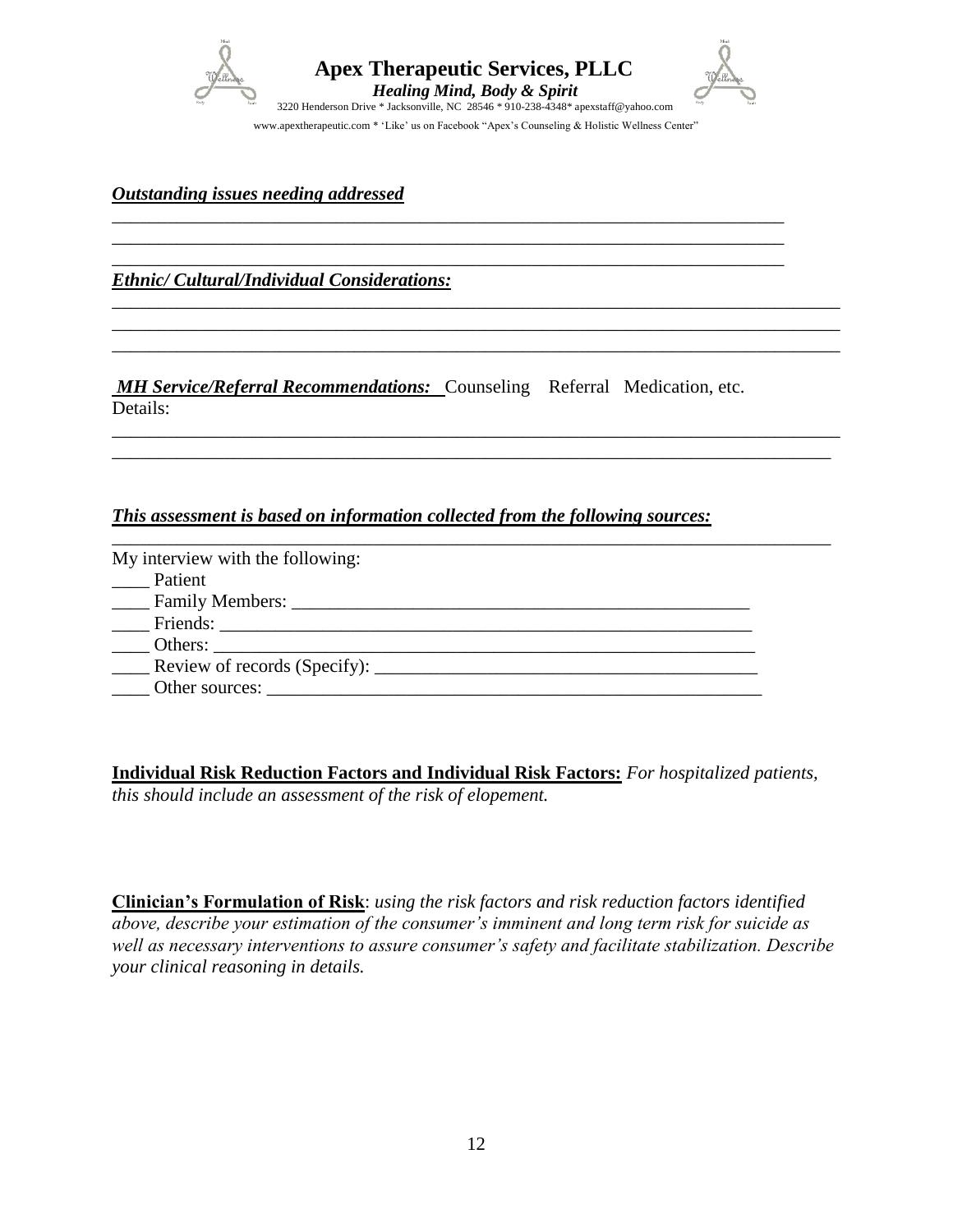

**Interventions:** *Document interventions which directly address mitigating those risk factors which are identified and can be addressed either clinically or with the help of natural supports. For consumers where a formal crisis plan is developed, that may serve to complete this section by attaching a copy of that plan.*

**Any Other Special Needs of Client:** *Is there anything to take into consideration when developing a treatment plan for the Client?*